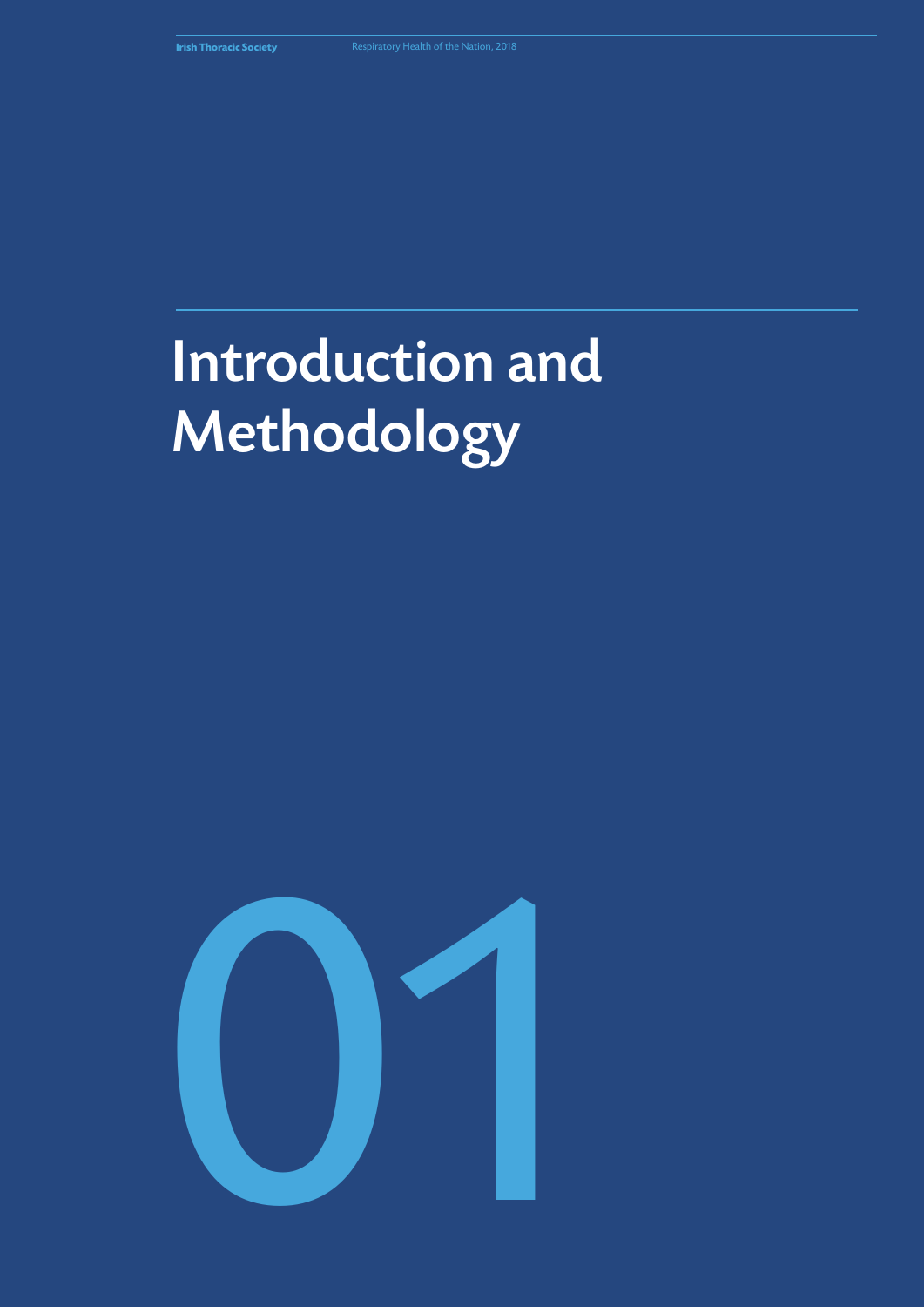## **Background**

This report outlines the burden of respiratory disease on the population of Ireland and its impact on health services. It focuses on data from 2016 but also reflects recent time trends. Ten years ago in 2008, the Irish Thoracic Society published the INHALE report (2nd edition) which focused on 2004 data and time trends at that period*<sup>1</sup>* .

Respiratory disease covers a diverse range of acute and chronic diseases. These include a number of common conditions and a larger number of relatively rare conditions. Respiratory disease is a major cause of morbidity and mortality and is responsible for a large proportion of the overall health burden of illness, both in Ireland and globally*<sup>2</sup>* .

Two of the most common respiratory diseases in terms of prevalence and mortality are chronic obstructive pulmonary disease (COPD) and lung cancer. A major risk factor for both of these is tobacco smoking. The time lag of 20–30 years between tobacco exposure and the development of disease means that both will remain major challenges for many years to come in Ireland.

Asthma has increased in prevalence in many countries including Ireland in the late 20th century. It is unclear why this has occurred but it may be related to our 'western' lifestyle and increasing urbanisation*<sup>2</sup>* .

The prevalence of some other respiratory conditions is also increasing. Examples include interstitial lung disease and pulmonary vascular diseases. There is also greater realisation of the extent of the morbidity associated with obstructive sleep apnoea syndromes (OSAS) which in part may be due to better recognition, but also represents a rising prevalence as obesity becomes more common.

An increasingly recognised influence on adult respiratory health is respiratory health and disease in infancy and childhood. An example of this is the increased survival into adulthood of people with cystic fibrosis (CF) with both earlier detection through screening, and improved therapies. Another example is the improved survival rate of premature infants into childhood and adulthood which can bring its own respiratory complications. On the other hand, the increase in childhood asthma will in turn lead to an increase in adults with the disease. More generally, the impact from poor respiratory health in childhood, due to adverse social and environmental factors, on adult respiratory health is increasingly recognised and may be as important a risk factor as smoking*<sup>2</sup>* .

Vaccination programmes have had beneficial impacts on many acute respiratory infectious diseases but in the absence of adequate uptake of vaccination, a number of diseases such as influenza and pertussis continue to occur. For other diseases such as respiratory syncytial virus (RSV), vaccines and vaccination programmes are awaited. Pneumonia continues to be a major source of ill health and death in Ireland as well as having a major impact on health services. Tuberculosis declined dramatically in countries like Ireland in the 20th century but with the emergence of drug resistance, it still presents challenges in the 21st century both globally and in Ireland.

As the Irish population ages, the role of co-morbidities in conjunction with respiratory disease in those affected presents an additional challenge for care and treatment.

The mission of the Irish Thoracic Society is to promote respiratory health and alleviate suffering from respiratory disease. Ten years after the publication of the 2nd INHALE report, the Irish Thoracic Society (ITS) considered it timely to adopt a new format, in line with similar reports from a number of other countries*1-5*, using the International Classification of Diseases (ICD ) 10th revision, to include not just an over-view of respiratory disease in Ireland but also of eleven individual diseases and two key population groups – children and older people*1-5*.

### **Who this report is for?**

This report provides national data on respiratory disease in the Irish population. The authors hope the report will be an invaluable resource for policymakers, health care providers and professionals, researchers, patients and their families as well as the wider public. The data and analyses could inform the development of strategies designed to reduce the impact of respiratory disease on Ireland's health, thereby improving respiratory health and wellbeing and reducing the impact on health services.

# **Data and Data sources**

A number of databases were used to compile national data for this overview of respiratory disease in Ireland, major specific respiratory conditions and two age cohorts (children, older people). These included census data from the Central Statistics office (CSO), mortality data both from Vital Statistics of the CSO and Public Health Information System (PHIS). The Computerised Infectious Disease Reporting system (CIDR) was accessed for incidence of respiratory infectious diseases and the National Cancer Registry Ireland (NCRI) for incidence of lung cancer. The Primary Care Reimbursement Scheme (PCRS) was accessed for data on respiratory medication use by those eligible for General Medical Services (GMS) as was the Hospital Inpatient Enquiry (HIPE) system for data from acute publicly funded hospitals. It must be noted that all data sources have limitations.

Secondary data was obtained from relevant reports and other data sources which are referenced as appropriate.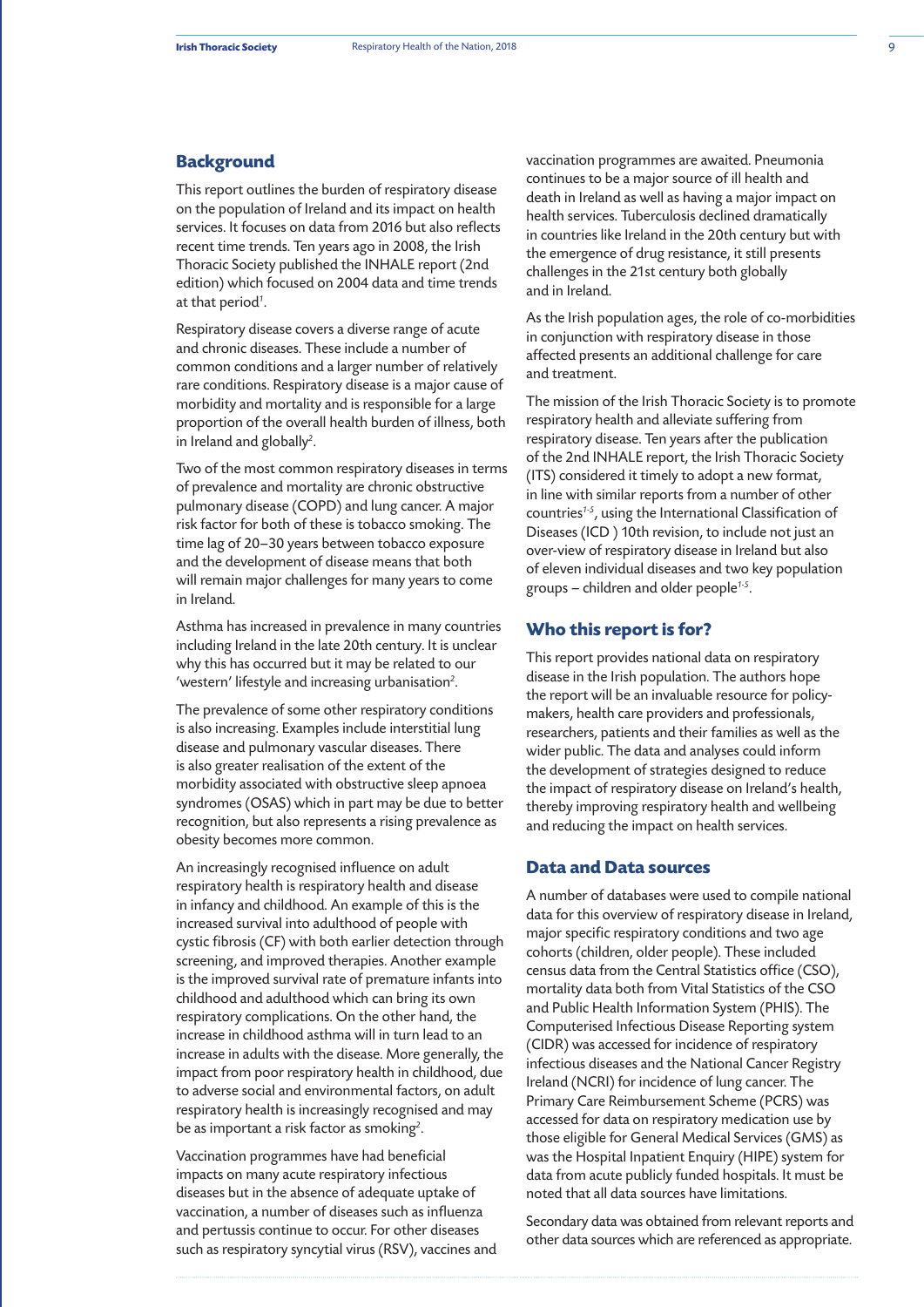Lack of national primary care data, medication data at disease and total population level, respiratory aids and appliances data including long term oxygen, national diagnostic data and data on other respiratory services means that this report is an underestimate of the burden of respiratory disease in Ireland.

The primary source on population size was census data (2011, 2016) from the CSO www.cso.ie/en/census.

The disease coding system used in Ireland currently both for deaths and hospitalisation is the 10th International Classification of Disease (ICD-10) convention of the World Health Organisation (WHO). It has been used for **deaths** in Ireland since 2007. Data on deaths for this report was sourced from Vital Statistics reports from the CSO (up to and including 2015). Data was sourced for the years 2007-2015. Data on deaths was also sourced from PHIS. This provides specific mortality numbers and rates by age and sex for a limited number of causes. These are the 65 causes of death reported across Europe (Eurostat 65 Causes of Death Shortlist) plus nine additional national categories, so 74 causes in total. This database extended to include provisional 2016 mortality data for these 74 causes. Throughout this report, where 2016 mortality data is provided in tables, it is noted that the data is provisional. Data in text is also provisional. The ICD 10 mortality codes available in PHIS relevant to respiratory disease and to this report are listed in the appendix. In addition to mortality data by cause, age and gender PHIS provides age standardised mortality rates, regional variations and years of potential life lost (YPLL) for the specified causes. This latter measure is of greater relevance for diseases associated with death in younger age cohorts. The specific national publications which used PHIS accessed for this report was Health In Ireland, Key Trends, 2017*<sup>9</sup>* . Otherwise PHIS database was accessed directly.

Age standardisation which takes the ages of people within a population into account helps to ensure that comparisons of the number of people dying with a condition are not unduly influenced if there are a larger number of older people in a particular population at that time.

Data for notifiable **respiratory infectious diseases** was accessed from the national Computerised Infectious Disease Reporting system (CIDR) and relevant annual reports from the Health Protection Surveillance Centre (HPSC). Many specified infectious diseases deemed of public health significance are notifiable by legislation. All medical practitioners including clinical directors of diagnostic laboratories in Ireland must notify the Medical Officer of Health (MOH) of these specified infectious diseases. The majority of these diseases/organisms are entered on a national computerised infections disease reporting system (CIDR).

As notifications only reflect those with diagnosed infectious disease, the data likely underestimate the true incidence. For example with influenza, many patients may self-manage and do not present to a medical practitioner.

Expenditure on pharmaceuticals used in the management of respiratory disease was obtained from the pharmacy claims dataset (HSE – **Primary Care Reimbursement Scheme (PCRS)**), which includes reimbursement of expenditure on the GMS and the Drugs Payments Scheme (DPS). Omitted from this are the population who do not have GMS eligibility. Hence these estimates of these costs are an underestimation of the expenditure for pharmaceuticals for respiratory disease in the population.

The pharmacy claims dataset (HSE – Primary Care Reimbursement Scheme (PCRS)), was further utilised to estimate the prevalence of respiratory medication use in the means tested GMS scheme in 2016. In that year, approximately 37% of the Irish population (1.7 million people) were covered by the GMS scheme which entitled them to medication free-of-charge with a nominal co-payment. The majority of patients aged over 70 years were also eligible for this scheme. A comparison of those with full GMS coverage for the entirety of 2016 with the 2016 census data, found that 69% of males and 75% of females over 70 years had full GMS eligibility for the entire year. Hence, rates of medication use in these older age groups are largely representative of the wider Irish population.

The age and sex specific prevalence of all respiratory medication use in 2016 were estimated by restricting the cohort to those with full eligibility for 2016, and using total numbers in the GMS population (by age and sex) that had full eligibility for the entire year as the population denominator. Patterns of medication use in this cohort including the number of different drug classes dispensed from were examined. This data is presented in Chapters (Overview, Older People, Paediatrics, COPD).

The disease coding system used in Ireland currently for hospitalisations, as for deaths, is the  $10<sup>th</sup>$ International Classification of Disease (ICD-10). It has been used for hospitalisations in Ireland since 2006 and for deaths since 2007. Specific publications which used HIPE accessed for this report included National Healthcare Quality Reporting System Annual report (2017)*<sup>6</sup>* , Activity in Acute Hospitals (2016)*<sup>7</sup>* and National Audit of Hospital Mortality*<sup>8</sup>* . Otherwise the **Hospital Inpatient Enquiry (HIPE)** database was interrogated directly.

Hospitalisations are episodes of hospital inpatient care, classified by ICD coding on discharge. They are a measure of health service utilisation and reflect local medical care practices, data coding and recording patterns as well as the epidemiology of the conditions described.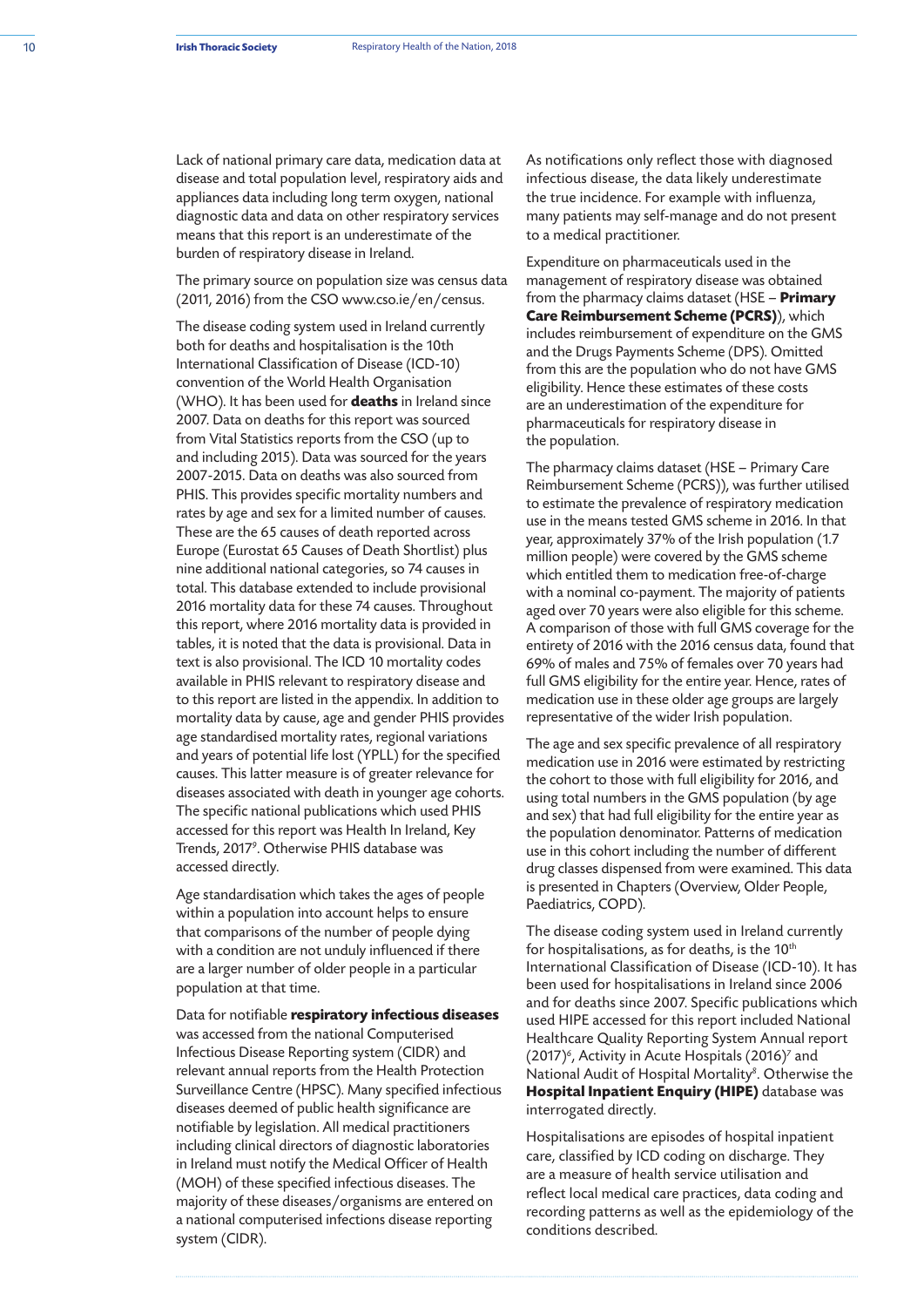Respiratory conditions were categorised as per the British Lung Foundation's recent publication*<sup>3</sup>* . The appendix shows details of ICD 10 codes used. Analyses were conducted on all hospitals reporting to HIPE between 2009 and 2016 (including children and maternity hospitals).

The report presents data on all hospitalisation activity (inpatient and day case activity) and inpatient activity only. Inpatient care includes both elective and emergency admissions to hospital - and encompasses all activity in the Acute Medical Assessment Units (AMAU) including those admitted to the Unit and discharged home the same day. It also includes those small numbers of admissions from the Emergency Department (ED) admitted and discharged on the same day. To facilitate comparison with other published reports, including that of the Department of Health*<sup>6</sup>* , the Health Service Executive*<sup>7</sup>* and the British Lung Foundation<sup>3</sup>, analyses were conducted and reported upon in as similar manner as was possible. The following measures from HIPE were used throughout:

**Discharges/total discharges:** The totaldischarges denominator includes all discharges from the included hospitals during the time period under examination. As the majority of analyses presented here are for inpatient activity, the denominator most commonly used is the total number of inpatient discharges during that year including maternity discharges as well as those discharges that were admitted and discharged the same day (but which were not day cases). This measure provides a comprehensive measure of the proportion of total inpatient activity attributable to respiratory disease.

**Age:** In addition to the impact across all ages, data is also presented for those aged 65 years and over, those aged 16 to 64 years and those aged 0-15 years. Among the latter group those aged 0 to 4 years were also analysed in terms of inpatient hospitalisations for respiratory disease.

**Bed days used:** This count is calculated by subtracting the date of discharge from the admission date to give the number of hospital days for each episode of care, which is then summed to give a total count of bed days used in any time period (usually per year), to facilitate comparison with other conditions. The measure gives an overall estimate of the burden of a condition on hospitals. For those admitted and discharged the same day, a bed day used of one is applied throughout.

These hospitalisation statistics relate to the main reason for admission to hospital. As with mortality data, the true impact of comorbid lung diseases may be underestimated. They only include data from HIPE reporting public hospitals and the numbers reflect episodes of care and not individual patients.

The data does not include ED presentations discharged home from hospital without admission. It does not cover Outpatient Department activity or other hospital activities not requiring hospital stay.

In the interests of clarity where appropriate the specific ICD 10 code is included, for example chronic lower respiratory disease (ICD 10: J40-47), chronic obstructive pulmonary disease (COPD) (ICD 10: J40- 44, 47), and pneumonia (ICD 10: J12-18), pneumonia organism unspecified (ICD 10: J18), acute lower respiratory infection (unspecified) (ICD 10: J22).

# **Report Structure**

The structure of this report was influenced both by that of the British Lung Foundation report Battle for Breath and the White Book of the European Respiratory Society*2,3*. In addition to an overview chapter, there is a chapter on children's respiratory health and another on older people's respiratory health. There are also 11 disease specific chapters. The structure within most chapters reflects the headings used in the UK document*<sup>3</sup>* . These are:

- Disease incidence, which is a measure of the number or rate of new cases of disease occurring in the population over a specified period such as 12 months. Incidence data for respiratory infectious diseases (notifiable) and a limited number of chronic diseases such as lung cancer and cystic fibrosis are available. Incidence data for other diseases and conditions are sparse. The absence of primary care data is a particular challenge here.
- Disease prevalence is a measure of the number of cases of existing disease in the population at a given time, or over a period such as the past 12 months. In the absence of national population registries such as the National Cancer Registry, the voluntary Cystic Fibrosis Registry, the prevalence of a disease can be difficult to measure.
- Respiratory mortality is the number of people who died from the respiratory disease in the specified time period. Where available from PHIS, rates standardised for the population structure are given to facilitate comparisons.
- Impact on health service: in the absence of data for all but public hospitalisation data, the focus in these sections is on this data. For a few chapters, data on medication was extracted.
- Gender is reflected in the above as available.
- Age is reflected in the above as available.